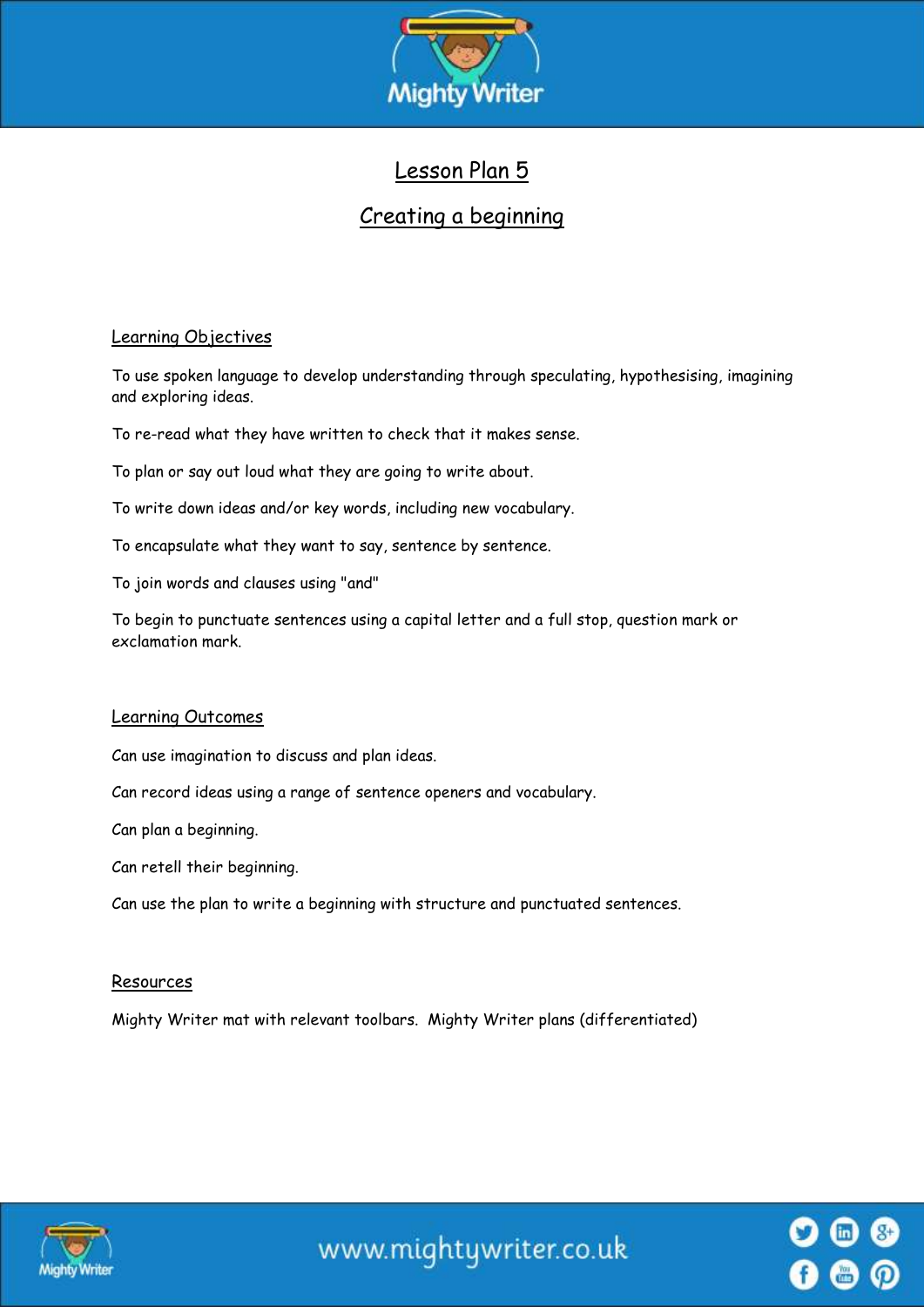

## Shared Reading/Writing

Read a selection of different story beginnings to the children (these may be related to a current topic or theme) Talk to them about how stories differ in the way they start and the reasons for this.

Explain you are going to work with them on creating the beginning of a story. Remind them that characters, setting and mood are introduced at the beginning and this builds up to lead into the middle of the story. The number of green sentence mats used and the language style chosen for the beginning will be reflective of the year group and ability of children.

Discuss together the main content of the story, the main characters and the setting. Use talking partners to suggest possible opening sentences and the action taking place at the beginning of the story. Talk to children about how word choice affects the impact created on the reader at the beginning e.g. Once (traditional tale), Suddenly (dramatic), Although (explanation). Begin to select images and symbols to organise these ideas onto the green sentence mats. Encourage children to check each sentence makes sense by re reading once each one is completed. Discuss any improvements needed and make changes.

Questions may include;

Can we describe the setting?

Cold we use a different adjective to describe the main character?

What conjunction could we use to extend this sentence?

How can we start the next sentence?

Once completed reread the beginning altogether. Talk about the effect it has on the reader and how effective it is. Discuss whether any further changes are needed.

#### Shared Sentence/ Word work

Focus on particular descriptive phrases used to describe character, setting or action. Work with children to think of descriptive phrases and why some are more effective than others. Look at one of the sentences and experiment with how it can be changed around to create different effects.

#### Guided Group Tasks

Work with the children on the creation of another story beginning. Discuss and use their ideas to plan it out on the large Mighty Writer mat, working as you did in the whole class session. Children can then record this on their own Mighty Writer plans.



www.mightywriter.co.uk